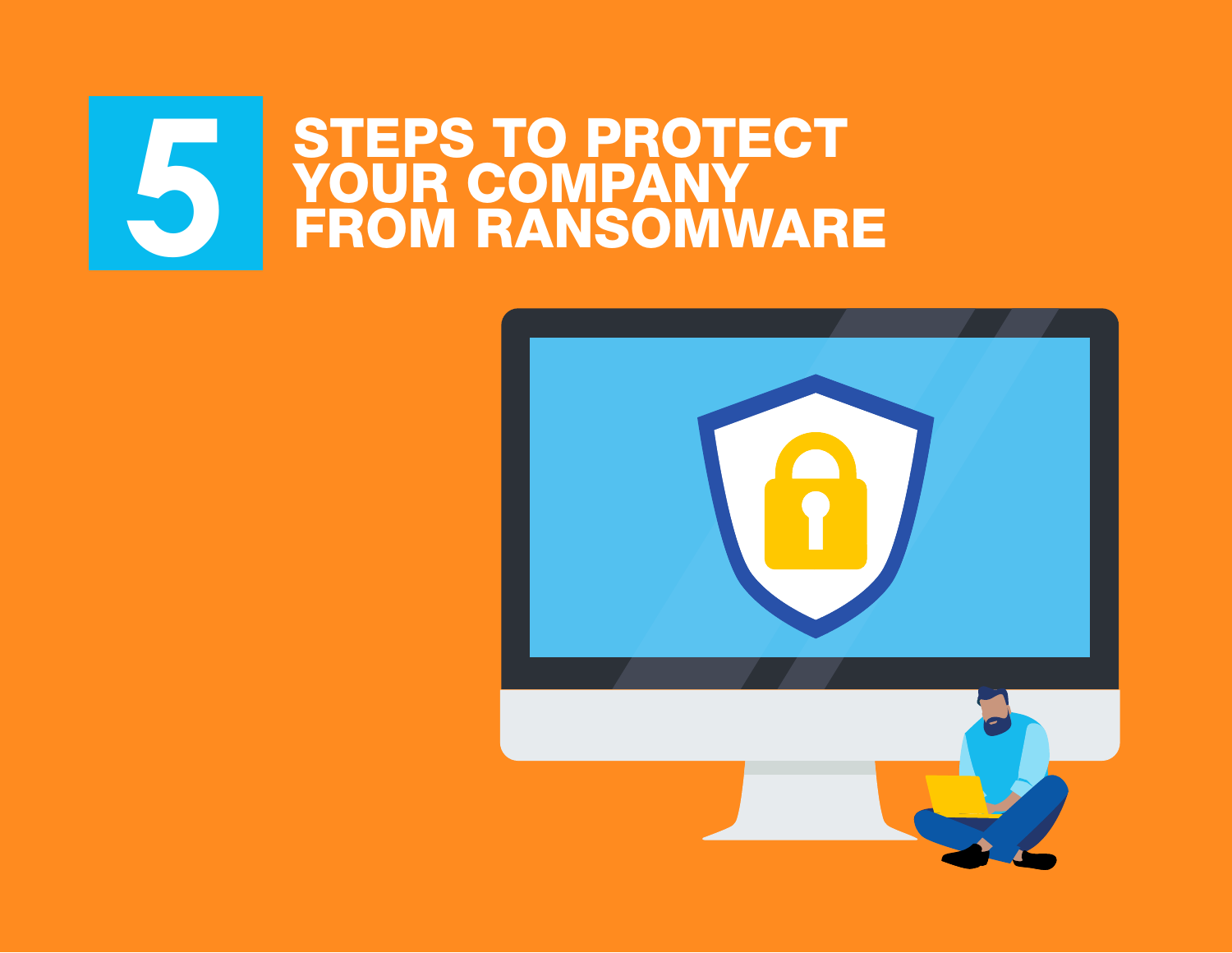# REDUCE YOUR RISK

Few words strike fear in the hearts of business owners like "ransomware." True to its name, ransomware hijacks your data until a ransom is paid.

Although it first appeared in 1989, this form of malware exploded on the scene in 2017 with a variant called "Wannacry," which wreaked havoc on an unprecedented scale, infecting nearly a quarter million computers in 150 countries. It was a wakeup call to businesses large and small.

Since then ransomware has grown more prevalent and more challenging to combat. While no foolproof solutions exist, there are steps you can take right now to reduce the risks to your business.



READ ON to Learn 5 Steps to Protect Your Company from Ransomware

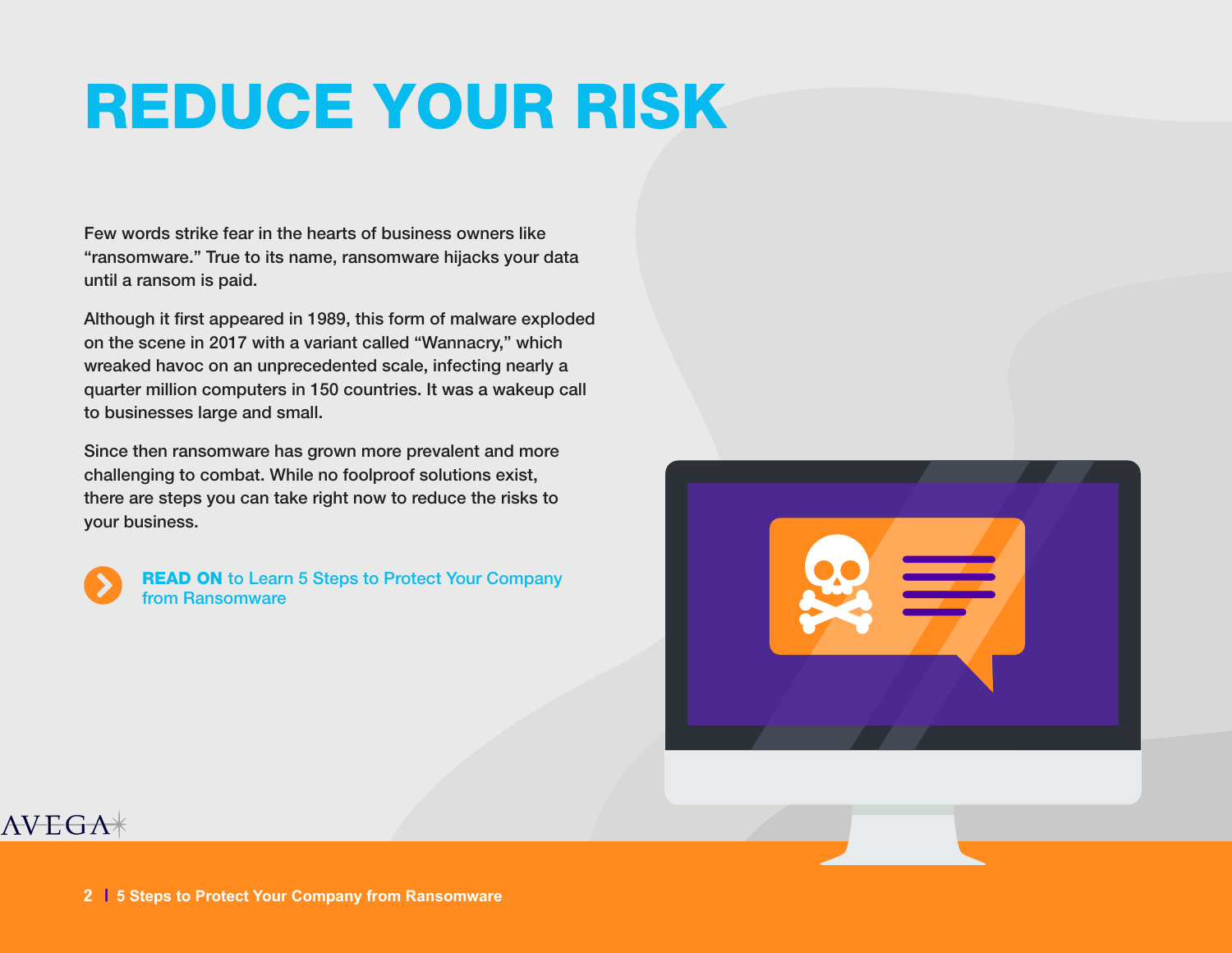## EDUCATE YOUR STAFF ON **1** PROPER "CYBERHYGIENE" **STEP**

Most ransomware attacks are the result of phishing attacks, sloppy password and file-management practices or other forms of human error. Educate your employees on these risks and ask them to follow simple rules like these:

- > Think before you click. Were you expecting the file or URL you were sent? When in doubt, delete! And just because it came from someone you know doesn't mean it's safe— the sender may have been compromised.
- Don't access public Wi-Fi. It's awesome that your local coffee shop offers screaming-fast Wi-Fi to go with that steaming-hot coffee, but it's not safe. Use a VPN or disable your Wi-Fi and work from your hard drive. The coffee will taste just as good.
- Change passwords regularly. And make them formidable – at least 10 characters long with uppercase and lowercase letters, numbers and symbols.
- **> Protect your passwords.** Add two-factor authentication and don't store passwords in browsers so that if your computer is compromised, cybercriminals can't breach other platforms and files.

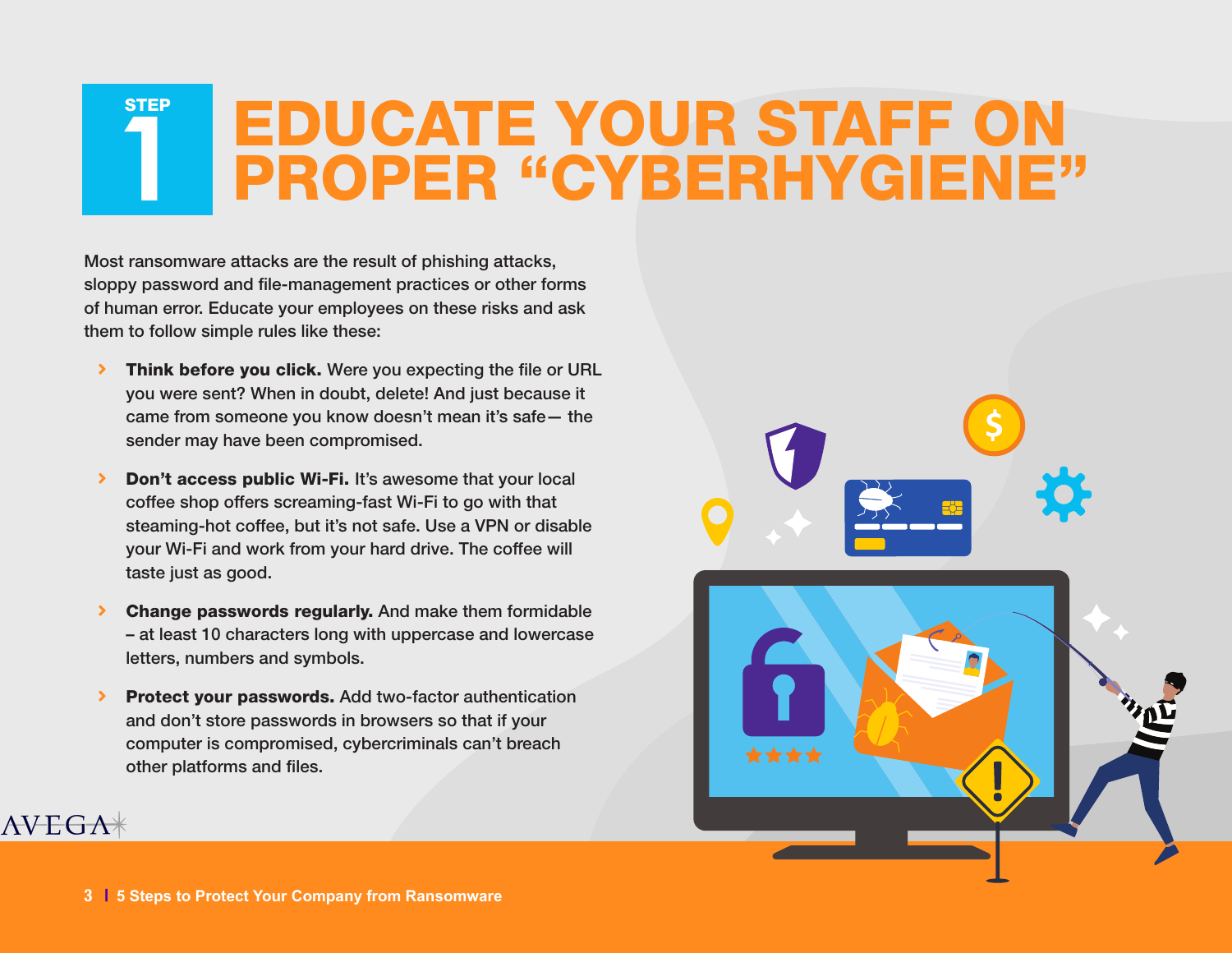

Limit file and folder access to only those files that employees need in order to perform their duties. Sectioning off the data this way can limit the damage of any one breach. Think of it like a navy ship – each compartment is sealed off so a breach in one section doesn't bring the whole ship down. Storing data in different locations offers similar protections.

As Benjamin Franklin might have put it: In a ransomware world, a file saved is a file earned.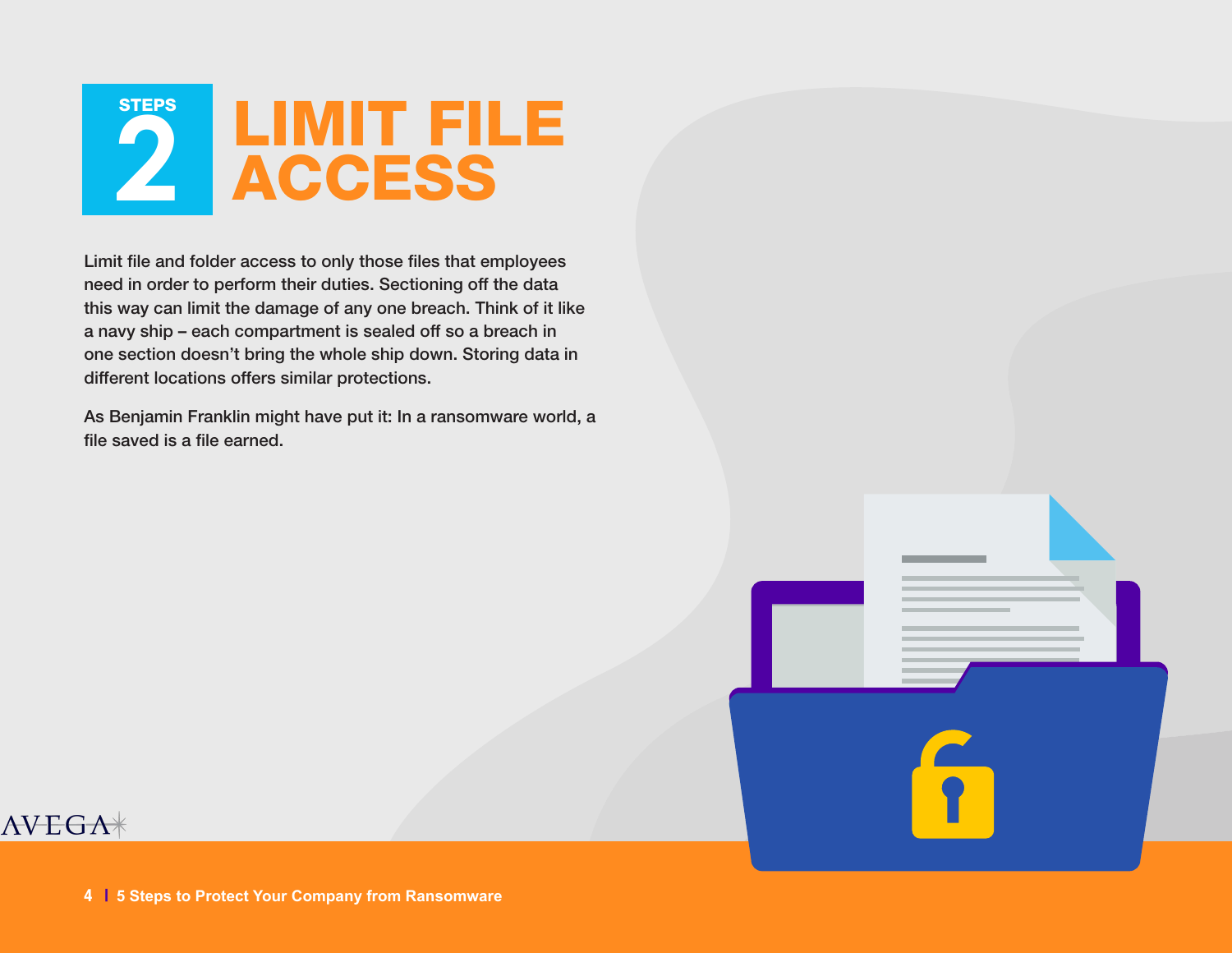## PUT IN PLACE BACKUP<br>AND CONTINUITY PLANS **STEP**

Data backup and continuity plans have a bad rap. In fairness, they used to be complicated, confusing and costly. But today's solutions make it far easier to plan for disaster and recovery (and in many cases avoid downtime altogether), and many solutions actually create room in your budget to pay for it all. And you don't have to go it alone – we help you plan and source everything you need.

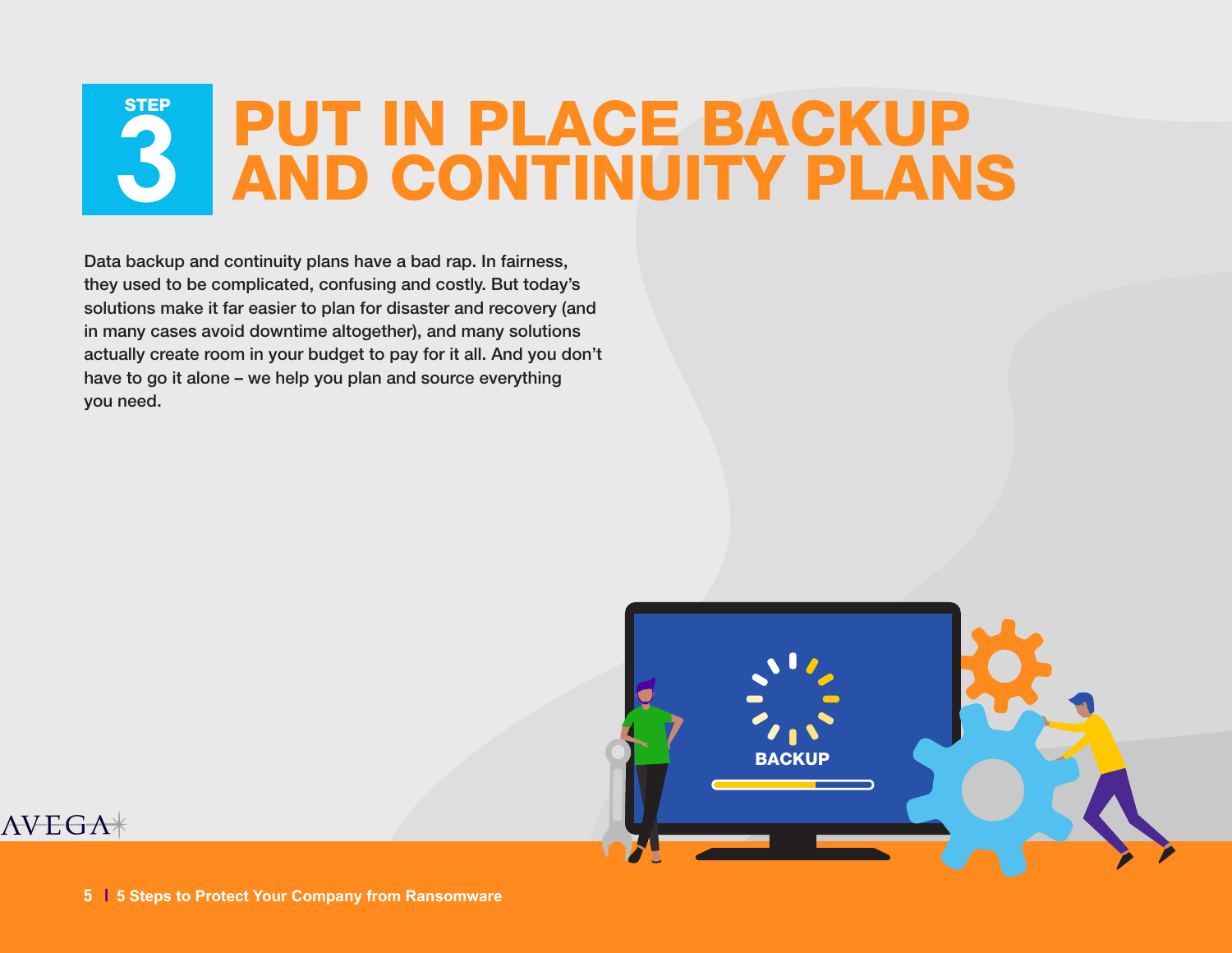### **4 TEP ACT LIKE YOU'VE ALREADY** BEEN ATTACKED

If you'd already been attacked, you'd be doing everything on this list and then some. And that's a great irony for most businesses — cyberthreats are so prolific that experts say it's not a matter of if your company will be attacked, but when. So, why let your company be an easy target? Update those firewalls and software platforms, get your cybersecurity policies (internal policies and cyberinsurance policies alike) in place and give your security the attention it deserves. When the inevitable attack comes, you'll be ready for it.

#### $\triangle VEGA\ast$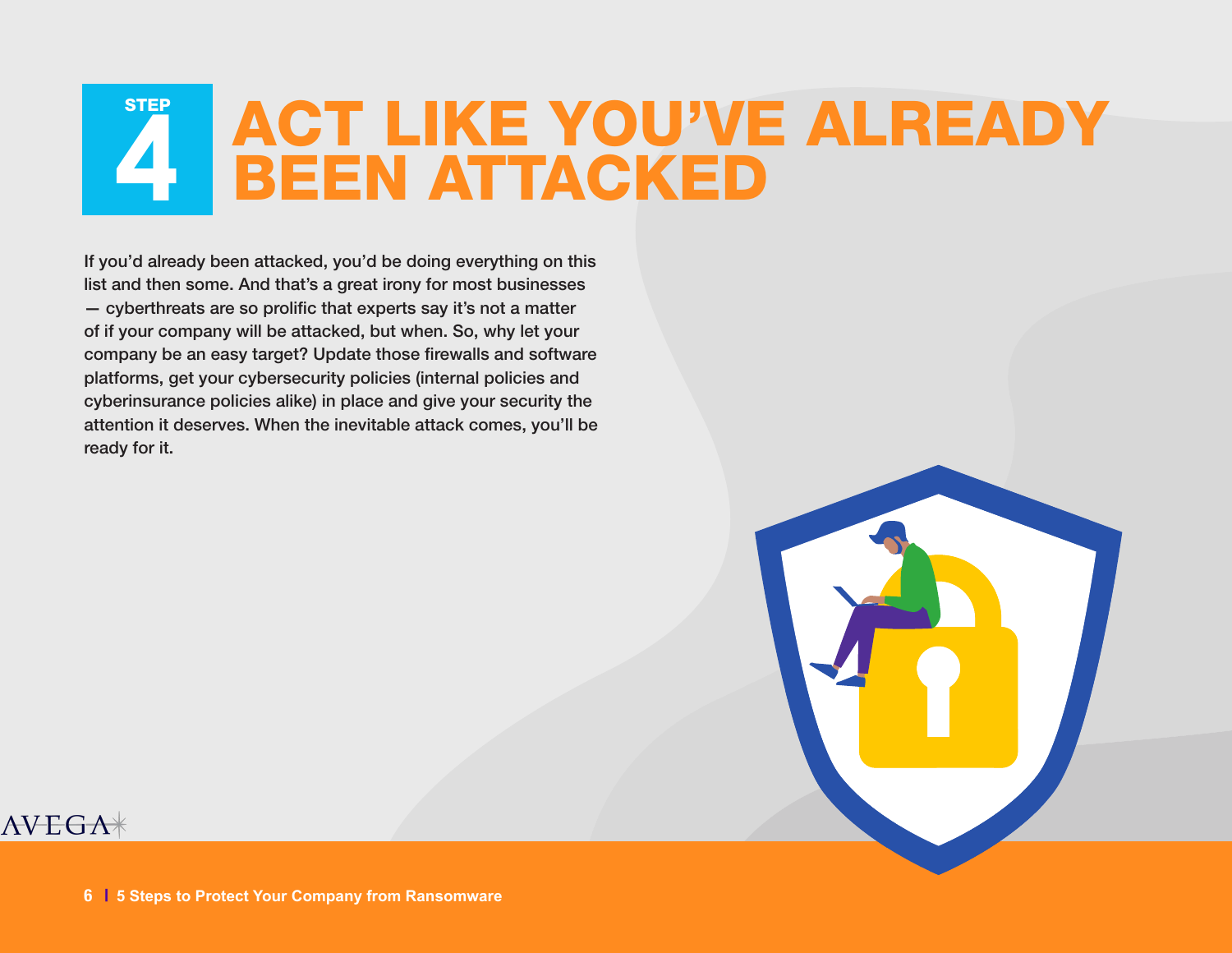### **5 LET MANAGED SECURITY<br>5 DO THE HEAVY LIFTING STEP**

We can't understate the importance of monitoring and detection. If you're using a cloud storage service with the ability to restore to any point over the previous 30 days, knowing when your files were compromised is central to successful restoration.

But today's managed security solutions offer much more than monitoring and detection, which is why managed solutions are listed as the best step small and medium businesses (SMBs) can take to protect themselves from ransomware.

Managed security services can make your network and infrastructure much more formidable to cybercriminals, and they can take care of many of the mundane-but-necessary maintenance tasks necessary to keep your protection up to date (read: they can help a lot with Step 4). After all, you have more to take care of in your day than worry about cyberattacks—like growing your business.

#### $\triangle VEGA\ast$